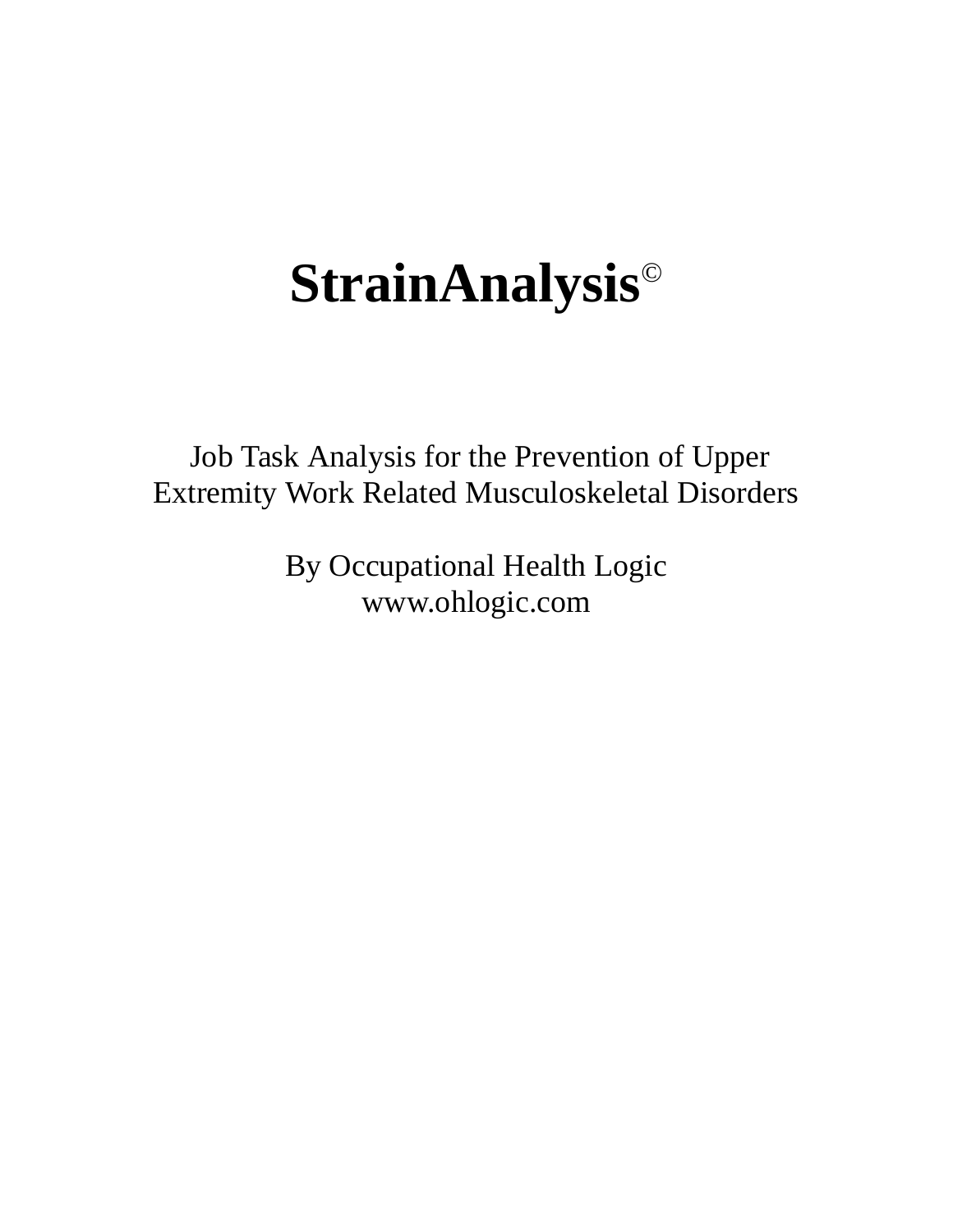## Use of StrainAnalysis<sup>©</sup> for Task Analysis and Ergonomic Remediation

## Example Problem

Responding to a problem with work related upper extremity musculoskeletal disorders occurring in employees performing an assembly task, the safety manager, equipped with a notebook computer running StrainAnalysis©, visits the assembly line to perform a task analysis. After observing employees performing the task, and discussing the perceived ergonomic stresses with them, the appropriate data are entered and the Strain Index is calculated:

| $\Box$ ol $\times$<br><b>Strain Analysis</b><br>Ŕ.        |                                                |                                                               |  |  |  |
|-----------------------------------------------------------|------------------------------------------------|---------------------------------------------------------------|--|--|--|
| Edit<br>$_{\text{Jobs}}$<br>File                          | - <u>H</u> elp                                 |                                                               |  |  |  |
| <b>Strain Analysis</b><br>Using the Strain Index Equation |                                                |                                                               |  |  |  |
|                                                           |                                                |                                                               |  |  |  |
| Department: Assembly                                      |                                                | ID: 184<br>Date:<br>4/4/99                                    |  |  |  |
| Job Title:                                                | Assembler                                      | Analyst:<br>White                                             |  |  |  |
| Job Task:                                                 | Assembling widget                              |                                                               |  |  |  |
|                                                           | Enter task data:                               | Program will calculate:                                       |  |  |  |
| <b>Total Observation Time:</b>                            | 100<br>0                                       | Efforts Per Minute:<br>Multiplier: [<br>1<br>6                |  |  |  |
| <b>Total Effort Time:</b>                                 | Min<br><b>Sec</b><br>36<br>$\overline{0}$<br>Н | Multiplier:<br>$\overline{36}$<br>1.5<br>%Duration of Effort: |  |  |  |
| <b>Efforts Observed:</b>                                  |                                                | Intensity of Effort Multiplier:<br>6                          |  |  |  |
|                                                           | 600                                            | Posture Multiplier:<br>1                                      |  |  |  |
| Hours per Day:                                            | 6                                              |                                                               |  |  |  |
|                                                           |                                                | Speed Multiplier:<br>1                                        |  |  |  |
| Intensity of Effort: Info                                 | Hard                                           | Hours per Day Multiplier:<br>1                                |  |  |  |
| Postures:                                                 | Very Good<br> nfo <br>۰                        |                                                               |  |  |  |
|                                                           |                                                | <b>STRAIN</b>                                                 |  |  |  |
| Speed:                                                    | lnfo<br>Slow                                   | 9<br><b>INDEX</b>                                             |  |  |  |
|                                                           |                                                |                                                               |  |  |  |
|                                                           | Calculate                                      | New Task<br>Browse Datábase                                   |  |  |  |
|                                                           |                                                |                                                               |  |  |  |
| Record: 8 of 10<br>FIN.                                   |                                                |                                                               |  |  |  |
|                                                           |                                                |                                                               |  |  |  |
|                                                           |                                                |                                                               |  |  |  |

Strain Index is greater than 5, indicating an ergonomically stressful job task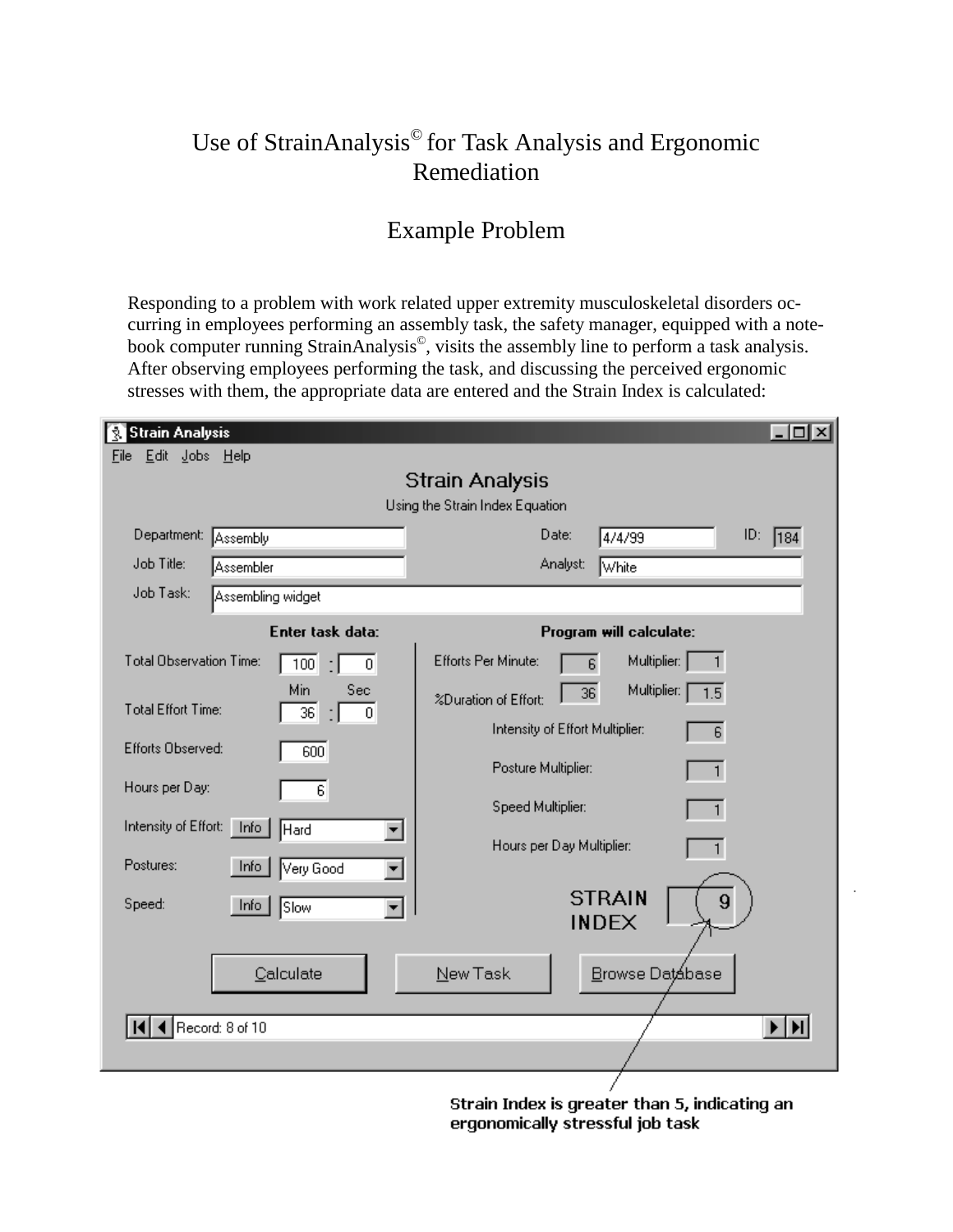Seeing that remediation is needed to bring this task into a more acceptable range, the next step is to look at the multipliers to see where changes need to be made. The safety manager and assemblers notice this:

| <b>Strain Analysis</b><br>Ŕ.                                                                                                                                                                                                                              | $  \Box \Box   \times  $                                                                                                                                                                                                         |  |  |  |  |
|-----------------------------------------------------------------------------------------------------------------------------------------------------------------------------------------------------------------------------------------------------------|----------------------------------------------------------------------------------------------------------------------------------------------------------------------------------------------------------------------------------|--|--|--|--|
| Edit Jobs Help<br>Eile                                                                                                                                                                                                                                    |                                                                                                                                                                                                                                  |  |  |  |  |
| <b>Strain Analysis</b>                                                                                                                                                                                                                                    |                                                                                                                                                                                                                                  |  |  |  |  |
|                                                                                                                                                                                                                                                           | Using the Strain Index Equation                                                                                                                                                                                                  |  |  |  |  |
| Department: Assembly                                                                                                                                                                                                                                      | Date:<br>ID: 184<br>4/4/99                                                                                                                                                                                                       |  |  |  |  |
| Job Title:<br>Assembler                                                                                                                                                                                                                                   | Analyst:<br><b>White</b>                                                                                                                                                                                                         |  |  |  |  |
| Job Task:<br>Assembling widget                                                                                                                                                                                                                            |                                                                                                                                                                                                                                  |  |  |  |  |
| Enter task data:                                                                                                                                                                                                                                          | Program will calculate:                                                                                                                                                                                                          |  |  |  |  |
| <b>Total Observation Time:</b><br>100<br>$\overline{0}$                                                                                                                                                                                                   | Efforts Per Minute:<br>Multiplier:  <br>1<br>6                                                                                                                                                                                   |  |  |  |  |
| Min<br>Sec.<br><b>Total Effort Time:</b><br>36<br>$\overline{0}$<br>÷.<br><b>Efforts Observed:</b><br>600<br>Hours per Day:<br>6<br>Intensity of Effort: Info<br>Hard<br>Postures:<br>Very Good<br>lnfo<br>Speed:<br>Slow<br>lnfo<br>$\blacktriangledown$ | Multiplier: [<br>$\overline{36}$<br>1.5<br>%Duration of Effort:<br>Intensity of Effort Multiplier:<br>6<br>Posture Multiplier:<br>Speed Multiplier:<br>1<br>Hours per Day Multiplier:<br>1<br><b>STRAIN</b><br>9<br><b>INDEX</b> |  |  |  |  |
| Calculate                                                                                                                                                                                                                                                 | New Task<br><b>Browse Database</b>                                                                                                                                                                                               |  |  |  |  |
| ▶∖∣▶∣∣<br>Record: 8 of 10                                                                                                                                                                                                                                 |                                                                                                                                                                                                                                  |  |  |  |  |
|                                                                                                                                                                                                                                                           |                                                                                                                                                                                                                                  |  |  |  |  |

Intensity of Effort muliplier is the largest multiplier, and so attention is paid to reducing this one first.

The "Intensity of Effort" multiplier is a function of the perceived "Intensity of Effort" of the task. Looking again at the data entered for "Intensity of Effort" the team sees this: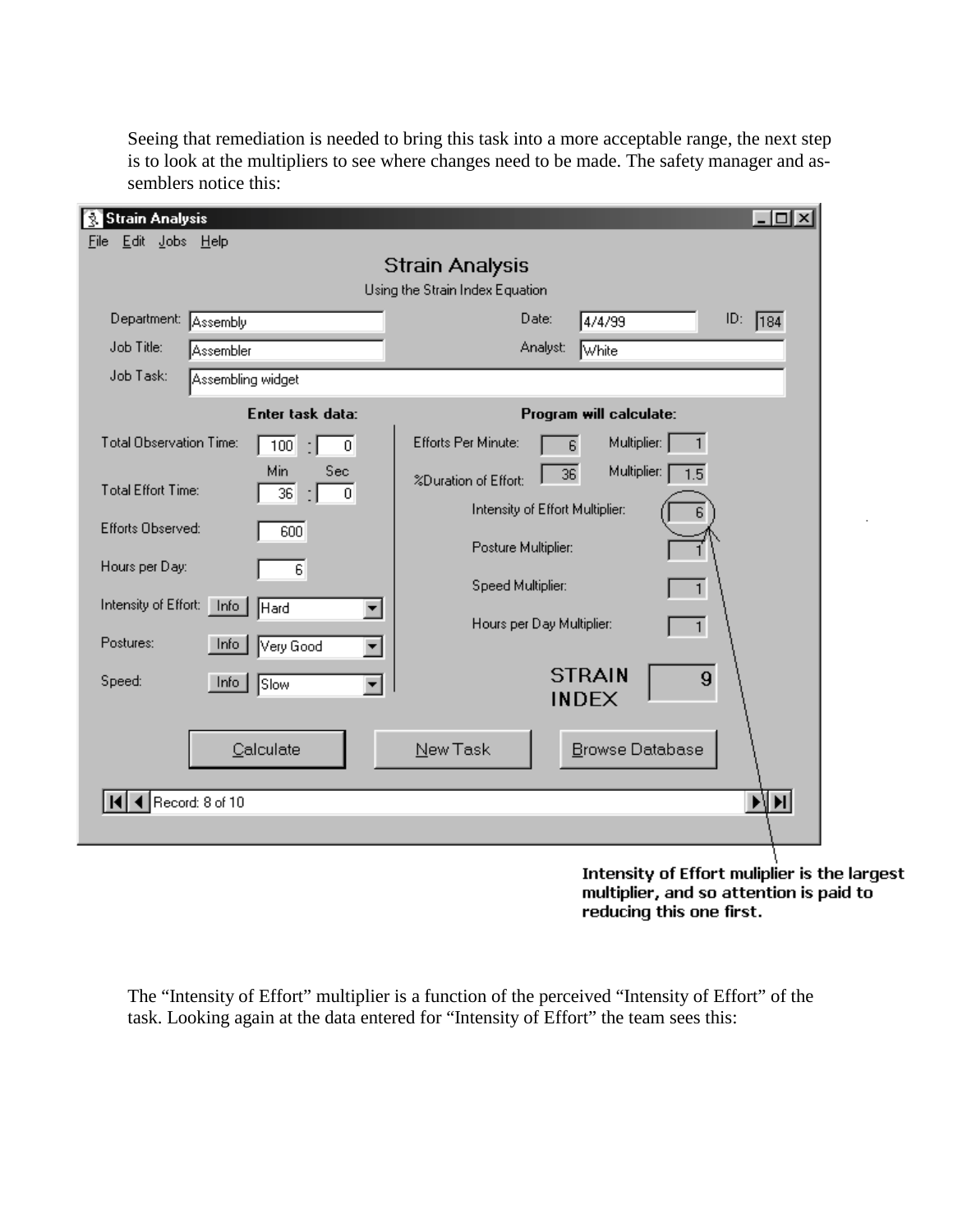| <b>Strain Analysis</b><br>Edit Jobs Help<br>File                                                                                                                                                                                                                                                                             | $L$ olx                                                                                                                                                                                                                                                                              |  |  |  |  |
|------------------------------------------------------------------------------------------------------------------------------------------------------------------------------------------------------------------------------------------------------------------------------------------------------------------------------|--------------------------------------------------------------------------------------------------------------------------------------------------------------------------------------------------------------------------------------------------------------------------------------|--|--|--|--|
| Strain Analysis<br>Using the Strain Index Equation                                                                                                                                                                                                                                                                           |                                                                                                                                                                                                                                                                                      |  |  |  |  |
| Department: Assembly<br>Job Title:<br>Assembler<br>Job Task:<br>Assembling widget                                                                                                                                                                                                                                            | Date:<br>ID:<br>4/4/99<br>184<br>Analyst:<br>White                                                                                                                                                                                                                                   |  |  |  |  |
| Enter task data:<br><b>Total Observation Time:</b><br>100<br>$\overline{0}$<br>Н<br>Min<br>Sec<br><b>Total Effort Time:</b><br>36<br>$\vert 0 \vert$<br>d.<br><b>Efforts Observed:</b><br>600<br>Hours per Day:<br>6<br>Intensity of Effort: Info<br>Hard<br>▼<br>Postures:<br>Info<br>Very Good<br>Speed:<br>Info<br>∥\$low | Program will calculate:<br><b>Efforts Per Minute:</b><br>Multiplier:<br>6<br>Multiplier:<br>36<br>1.5<br>%Duration of Effort:<br>Intensity of Effort Multiplier:<br>6<br>Posture Multiplier:<br>Speed Multiplier:<br>Hours per Day Multiplier:<br><b>STRAIN</b><br>9<br><b>INDEX</b> |  |  |  |  |
| <br>Calculate<br>Record: 8 of 10                                                                                                                                                                                                                                                                                             | New Task<br><b>Browse Database</b>                                                                                                                                                                                                                                                   |  |  |  |  |

Current task intensity is "Hard."

The team agrees that the best way to improve the ergonomic characteristics of this task is to concentrate on the "Intensity of Effort." After some discussion and trial and error, changes are made in the work station which result in a decrease in the perceived intensity. The team reviews the choices which are available:

 $\ddot{\phantom{0}}$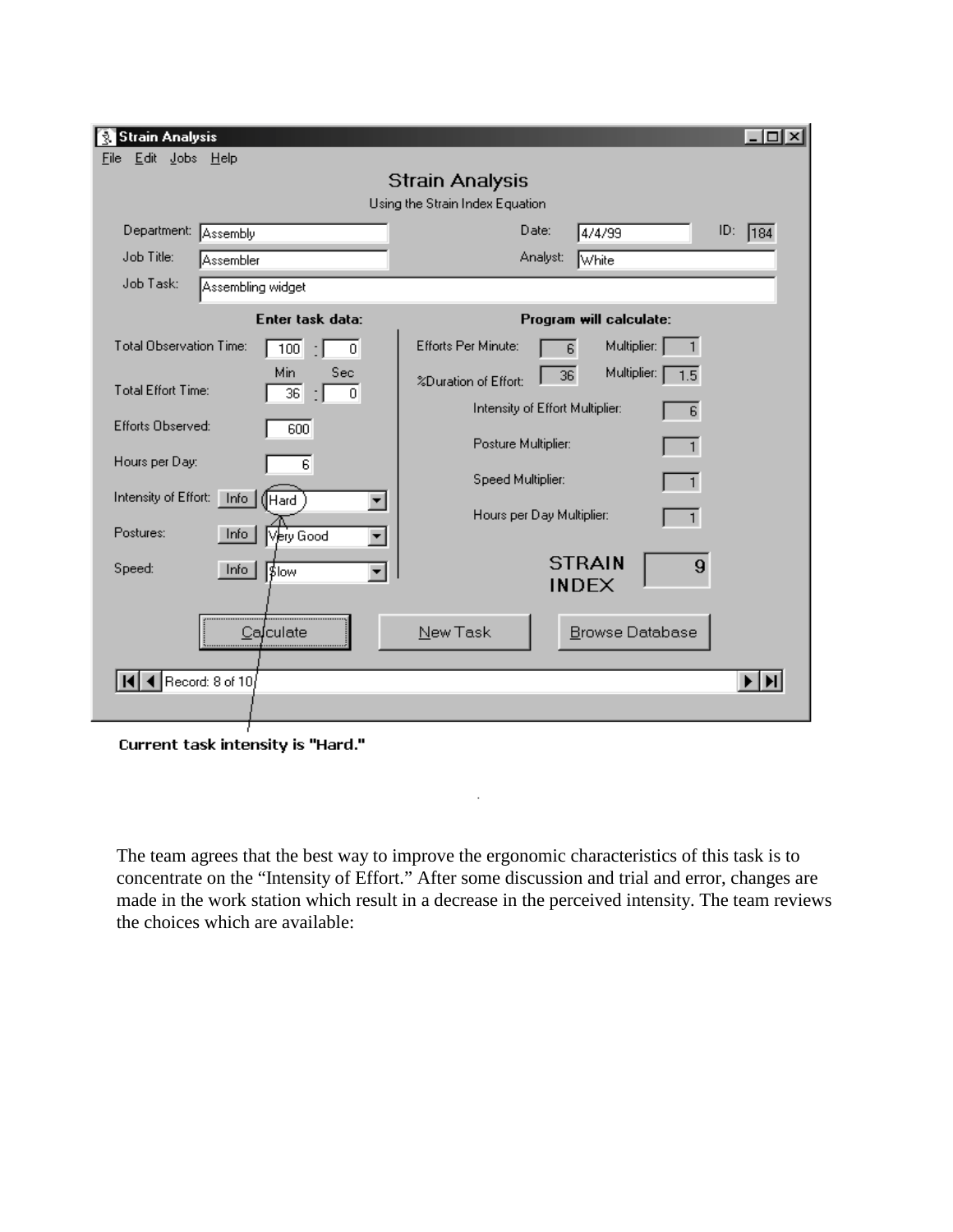| Ergonomic remediation of this tasks begins with<br>모마지<br>consideration of other "Intensity" choices.                           |              |  |  |  |  |
|---------------------------------------------------------------------------------------------------------------------------------|--------------|--|--|--|--|
| StrainAnalysis: Intensity of Effort<br>$\vert x \vert$<br>Ţ                                                                     |              |  |  |  |  |
| Light<br>Barely noticeable or relaxed effort<br>ID:<br>4/4/99                                                                   | $\sqrt{184}$ |  |  |  |  |
| lyst:<br><b>White</b><br><br>Somewhat Hard<br>Noticeable or definite effort                                                     |              |  |  |  |  |
| Hard<br><b>hram will calculate:</b><br>Obvious effort; unchanged facial expression                                              |              |  |  |  |  |
| Multiplier:<br>6<br>Very Hard<br>Multiplier:<br>36<br>Substantial effort; changes facial expression<br>1.5<br>ffort Multiplier: |              |  |  |  |  |
| 6<br>Near Maximal<br>Uses shoulder or trunk to generate force                                                                   |              |  |  |  |  |
| blier:<br>Hours per Day:<br>6                                                                                                   |              |  |  |  |  |
| Speed Multiplier:<br>Intensity of Effort:<br>Info<br>Hard                                                                       |              |  |  |  |  |
| Hours per Day Multiplier:<br>Postures:<br>Info   Very Good<br>▾                                                                 |              |  |  |  |  |
| <b>STRAIN</b><br>9<br>Speed:<br>lnfo<br>Slow<br><b>INDEX</b>                                                                    |              |  |  |  |  |
| Calculate<br>New Task<br><b>Browse Database</b>                                                                                 |              |  |  |  |  |
| Record: 8 of 10                                                                                                                 |              |  |  |  |  |

All agree that while the changes did not make it a light effort task, it is now in the category of "Somewhat Hard." The appropriate button is clicked, and the Strain Index is recalculated.